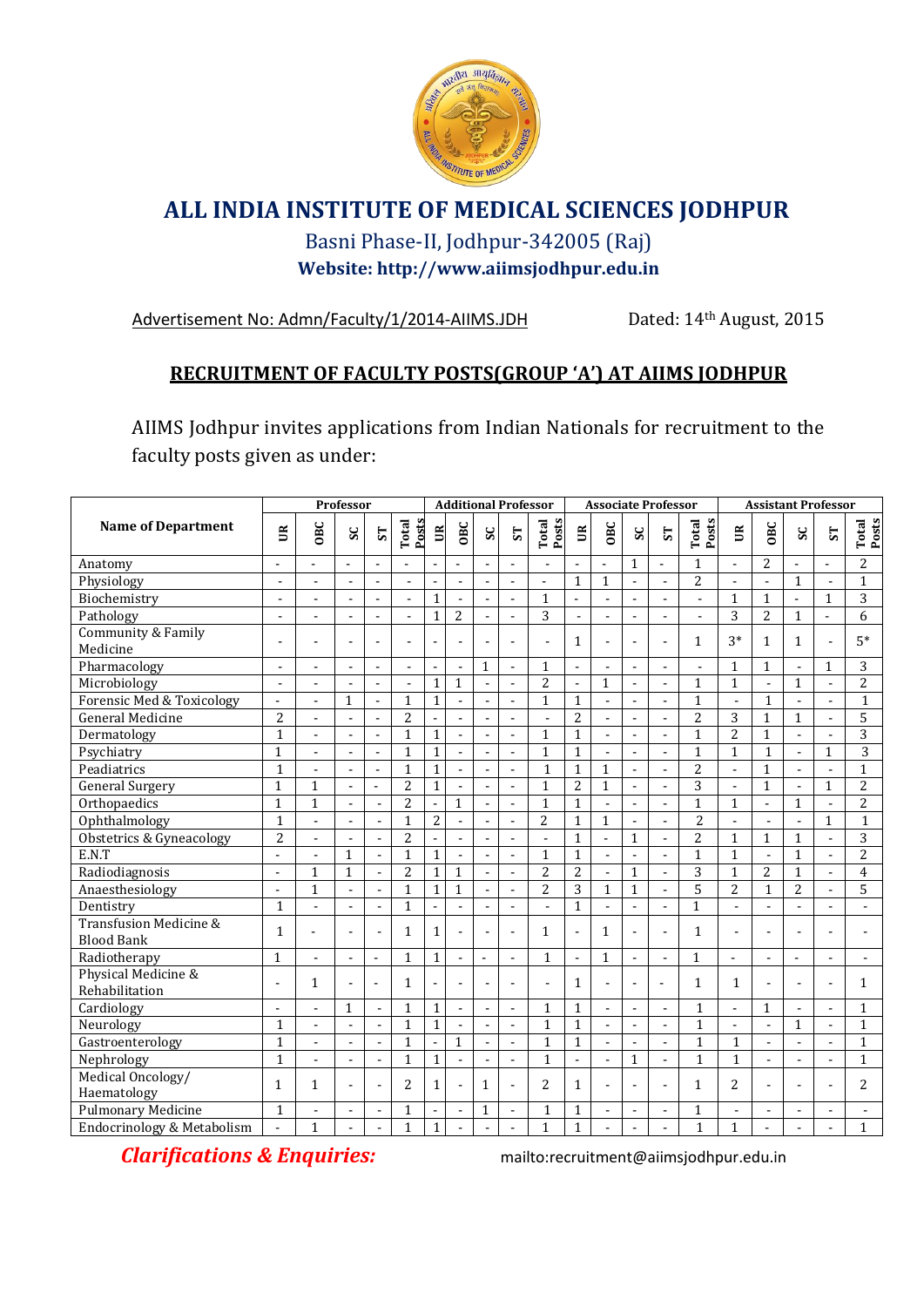|                                    |                          | <b>Professor</b>         |                          |                          |                          | <b>Additional Professor</b> |                          |                          |                          |                          | <b>Associate Professor</b> |                          |                          |                          |                          | <b>Assistant Professor</b> |                          |                          |                |                           |
|------------------------------------|--------------------------|--------------------------|--------------------------|--------------------------|--------------------------|-----------------------------|--------------------------|--------------------------|--------------------------|--------------------------|----------------------------|--------------------------|--------------------------|--------------------------|--------------------------|----------------------------|--------------------------|--------------------------|----------------|---------------------------|
| Name of Department                 | $\mathbb{E}$             | 0BC                      | SC                       | $\overline{\mathbf{s}}$  | Posts<br>otal<br>⊢       | $\mathbb{B}$                | OBC                      | $\mathbf{s}$             | $\overline{\mathbf{s}}$  | Posts<br>Total           | $\widetilde{\Xi}$          | <b>OBC</b>               | SC                       | 5T                       | Posts<br>otal<br>E.      | $\widetilde{\Xi}$          | OBC                      | SC                       | 57             | Total<br>Posts            |
| Cardiothoracic Surgery             | $\overline{\phantom{a}}$ | $\overline{\phantom{0}}$ |                          | $\overline{\phantom{a}}$ |                          |                             |                          | $\overline{\phantom{a}}$ |                          |                          | 2                          |                          |                          |                          | 4                        |                            | $\overline{\phantom{a}}$ |                          |                |                           |
| Neurosurgery                       |                          |                          |                          | $\overline{\phantom{0}}$ |                          |                             |                          | $\overline{\phantom{a}}$ |                          |                          | っ                          | $\overline{\phantom{a}}$ | $\overline{\phantom{0}}$ | $\overline{\phantom{0}}$ | C                        |                            | $\overline{\phantom{0}}$ | $\overline{\phantom{0}}$ |                | C.                        |
| <b>Surgical Gastroenterology</b>   |                          |                          |                          | $\overline{\phantom{a}}$ |                          | $\overline{\phantom{a}}$    |                          | $\blacksquare$           | -                        |                          |                            | $\overline{\phantom{0}}$ | $\overline{\phantom{0}}$ | $\overline{\phantom{0}}$ |                          | C.                         | $\overline{\phantom{a}}$ | -                        |                | n.                        |
| Urology                            |                          |                          |                          | $\overline{\phantom{0}}$ |                          |                             |                          | $\overline{a}$           |                          |                          | ۰                          | -                        |                          |                          |                          |                            |                          | $\overline{\phantom{a}}$ |                | ŋ,                        |
| Surgical Oncology                  | $\overline{\phantom{a}}$ |                          | $\overline{\phantom{0}}$ | $\overline{\phantom{a}}$ |                          | $\overline{\phantom{a}}$    |                          | $\overline{\phantom{a}}$ | $\overline{\phantom{a}}$ | $\overline{\phantom{a}}$ |                            | $\overline{\phantom{0}}$ | $\overline{\phantom{0}}$ |                          | $\overline{a}$           |                            | $\overline{\phantom{a}}$ |                          | -              | c                         |
| <b>Burns &amp; Plastic Surgery</b> |                          | $\overline{\phantom{a}}$ |                          | $\overline{\phantom{a}}$ |                          | $\overline{\phantom{a}}$    | $\overline{\phantom{0}}$ |                          |                          |                          | っ                          |                          |                          | $\overline{\phantom{a}}$ | 4                        |                            |                          | $\overline{\phantom{a}}$ |                | c                         |
| Paediatric Surgery                 |                          | $\overline{\phantom{0}}$ | $\overline{\phantom{a}}$ | $\overline{\phantom{a}}$ |                          | $\overline{\phantom{a}}$    | ۰.                       | $\overline{\phantom{a}}$ | $\overline{\phantom{a}}$ | $\overline{\phantom{a}}$ | 2                          |                          |                          | $\overline{\phantom{a}}$ | 4                        |                            |                          | -                        | -              | <sup>n</sup>              |
| Nuclear Medicine                   | $\overline{\phantom{0}}$ |                          |                          | $\overline{\phantom{a}}$ |                          |                             |                          | $\overline{\phantom{a}}$ | $\overline{\phantom{a}}$ |                          |                            | $\overline{\phantom{0}}$ | $\overline{\phantom{0}}$ | $\overline{\phantom{0}}$ |                          | $\overline{\phantom{0}}$   |                          |                          |                | c                         |
| Trauma & Emergency                 | $\overline{\phantom{0}}$ | $\overline{\phantom{0}}$ | $\overline{\phantom{a}}$ | $\overline{\phantom{0}}$ | -                        | $\overline{\phantom{a}}$    |                          | $\overline{\phantom{0}}$ | $\overline{\phantom{0}}$ | $\overline{\phantom{a}}$ | $\overline{\phantom{a}}$   | $\overline{\phantom{0}}$ | $\overline{\phantom{a}}$ | $\overline{\phantom{0}}$ | $\overline{\phantom{a}}$ |                            | $\overline{\phantom{0}}$ | $\overline{\phantom{a}}$ | $\blacksquare$ | 1#                        |
| Neonatology                        | $\blacksquare$           | $\overline{\phantom{0}}$ |                          | $\overline{\phantom{a}}$ | $\overline{\phantom{0}}$ | $\overline{\phantom{0}}$    |                          | $\overline{a}$           |                          | $\overline{\phantom{0}}$ |                            |                          | $\overline{\phantom{a}}$ | $\overline{\phantom{a}}$ | 2                        |                            |                          |                          |                | C                         |
| Nursing                            |                          |                          |                          |                          |                          |                             |                          |                          |                          |                          |                            |                          |                          |                          |                          |                            |                          |                          | ۰              | $\epsilon$ $\Lambda$<br>h |

## **NOTE: -**

- 1. The above vacancies are provisional and subject to variation. The Director, AIIMS, Jodhpur reserves the right to vary the vacancies including reserved vacancies as per the Govt. of India rules/circulars and requirements.
- 2. Reservation will be as per Government of India Policy. Two posts of Professor, one post of Additional Professor, two posts of Associate Professor and four posts of Assistant Professors are reserved for Physically Handicapped candidates.
- 3. \* One Post is reserved for Bio-statistician.
- 4. #Post is reserved for Orthopedics.
- 5. ^In Nursing, this post may be read as Lecturer.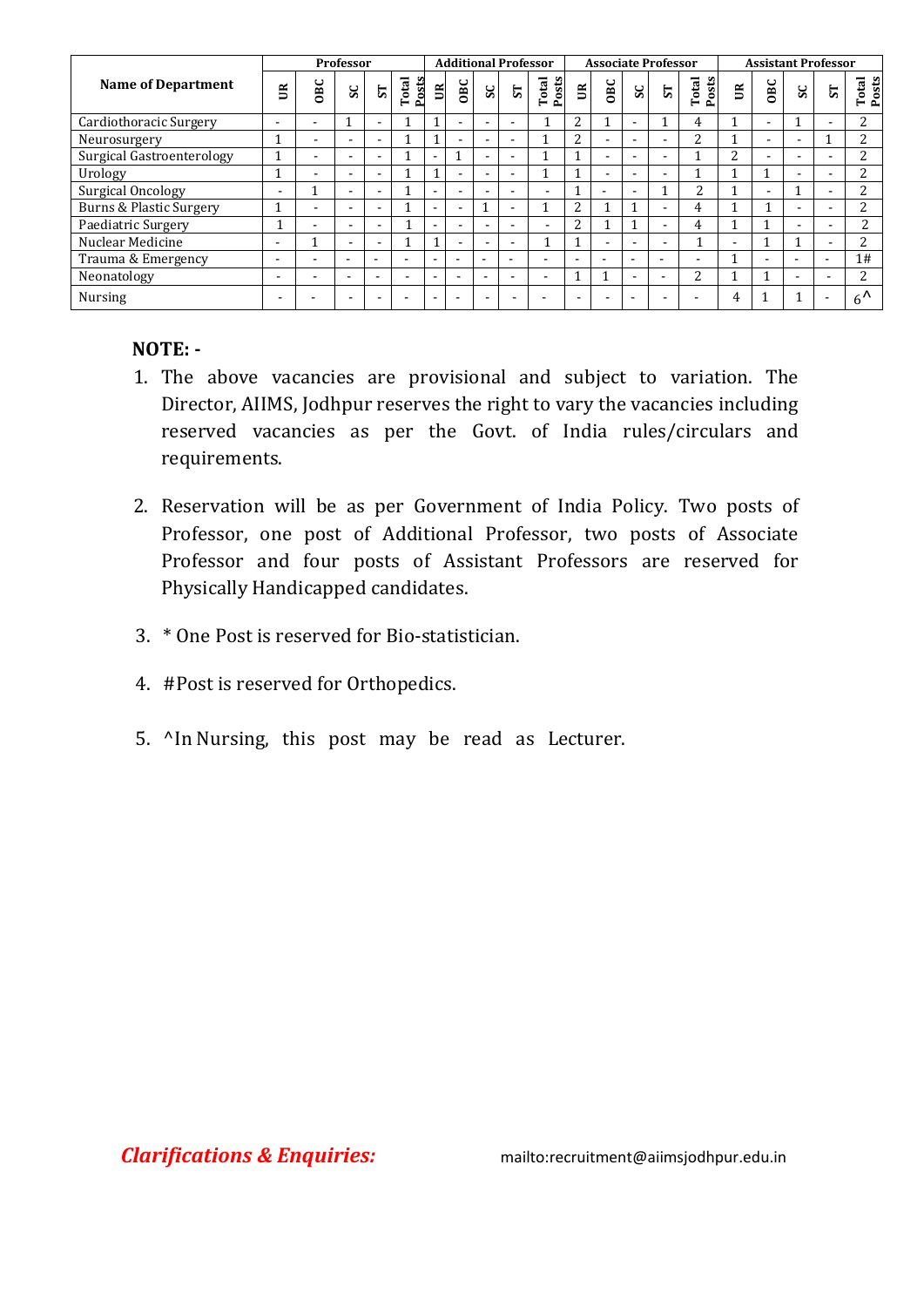| Sl. No. | Name of   | Qualification                                                                                                                                                                                                                                                                                                                                                                                                                                 |
|---------|-----------|-----------------------------------------------------------------------------------------------------------------------------------------------------------------------------------------------------------------------------------------------------------------------------------------------------------------------------------------------------------------------------------------------------------------------------------------------|
|         | the post  |                                                                                                                                                                                                                                                                                                                                                                                                                                               |
| 01.     | Professor | <b>Essential for medical candidates (for General Discipline)</b>                                                                                                                                                                                                                                                                                                                                                                              |
|         |           | <b>Educational Qualification</b>                                                                                                                                                                                                                                                                                                                                                                                                              |
|         |           | 1. A medical qualification included in the I or II schedule or part II of<br>the third schedule to the Indian medical council Act of 1956(Persons<br>possessing qualifications included in part II of third schedule should<br>also fulfill the condition specified in section 13(3) of the Act.)<br>A post graduate qualification e.g. MD/MS or a recognized<br>2.<br>qualification equivalent thereto in the respective discipline/subject. |
|         |           | <b>Experience:</b>                                                                                                                                                                                                                                                                                                                                                                                                                            |
|         |           | Fourteen years teaching and/or research experience in recognized<br>institution in the subject of specialty after obtaining the qualifying<br>degree of M.D./M.S. or qualification recognized equivalent thereto.                                                                                                                                                                                                                             |
|         |           | <b>Essential for super specialty discipline:-</b>                                                                                                                                                                                                                                                                                                                                                                                             |
|         |           | 1 and 2. Same as professor (medical)                                                                                                                                                                                                                                                                                                                                                                                                          |
|         |           | 3. M.Ch. for surgical super-specialties and D.M. for Medical<br>super specialties (2 years or 3 years or 5 years recognized course) or<br>qualification recognized equivalent thereto.<br><b>Experience:</b>                                                                                                                                                                                                                                  |
|         |           | Twelve years teaching and/or research experience in recognized<br>institution in the subject of specialty after obtaining the qualifying<br>degree of M.Ch./D.M. (2 years or 5 years course recognized after MBBS)<br>in the respective discipline/subject or a qualification recognized<br>equivalent thereto.                                                                                                                               |
|         |           | 0r                                                                                                                                                                                                                                                                                                                                                                                                                                            |
|         |           | Eleven years teaching and/or research experience in recognized<br>Institution in the subject of specialty for the candidates possessing 3<br>recognized degree of D.M/M.Ch in<br>the<br>respective<br>years<br>discipline/subject or a qualification recognized equivalent thereto.                                                                                                                                                           |
|         |           | <b>ESSENTIAL FOR NON-MEDICAL CANDIDATES</b>                                                                                                                                                                                                                                                                                                                                                                                                   |
|         |           | 1-Postgraduate qualification e.g. Master degree in the discipline/allied<br>subject                                                                                                                                                                                                                                                                                                                                                           |
|         |           | 2-A doctorate degree of recognized university                                                                                                                                                                                                                                                                                                                                                                                                 |
|         |           | <b>Experience-</b><br>Fourteen year teaching and/or research experience<br>the<br>in<br>discipline/subject concerned after obtaining the doctorate degree.                                                                                                                                                                                                                                                                                    |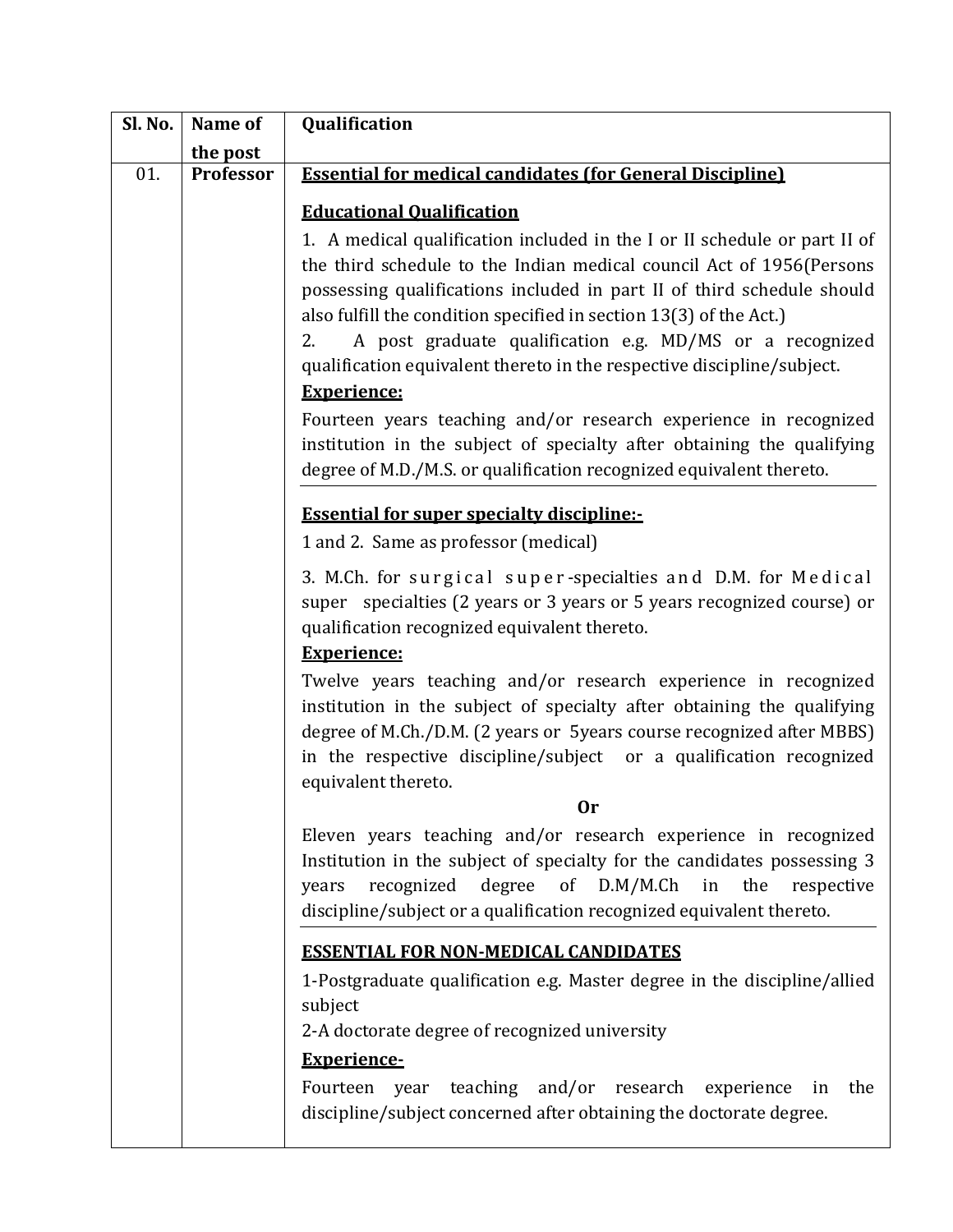| 02. | <b>Additional</b> | <b>Essential for medical candidates (for General Discipline)</b>                                                                                                                                                                                                                                                  |  |  |  |  |  |  |  |
|-----|-------------------|-------------------------------------------------------------------------------------------------------------------------------------------------------------------------------------------------------------------------------------------------------------------------------------------------------------------|--|--|--|--|--|--|--|
|     | Professor         | <b>Educational Qualification</b>                                                                                                                                                                                                                                                                                  |  |  |  |  |  |  |  |
|     |                   | A medical qualification included in the I or II schedule or part II of<br>1.<br>the third schedule to the Indian medical council Act of 1956(Persons<br>possessing qualifications included in part II of third schedule should<br>also fulfill the condition specified in section 13(3) of the Act.)              |  |  |  |  |  |  |  |
|     |                   | 2. A post graduate qualification e.g. MD/MS or a recognized<br>qualification equivalent thereto in the respective discipline/subject.                                                                                                                                                                             |  |  |  |  |  |  |  |
|     |                   | <b>Experience</b>                                                                                                                                                                                                                                                                                                 |  |  |  |  |  |  |  |
|     |                   | Ten years teaching and/or research experience in a recognized<br>institution in the subject of specialty after obtaining the qualifying<br>degree of M.D. /M.S .or qualification recognized equivalent thereto.                                                                                                   |  |  |  |  |  |  |  |
|     |                   | <b>Essential for superspecialty discipline:-</b>                                                                                                                                                                                                                                                                  |  |  |  |  |  |  |  |
|     |                   | <b>Educational Qualification</b>                                                                                                                                                                                                                                                                                  |  |  |  |  |  |  |  |
|     |                   | 1 and 2) Same as General Discipline                                                                                                                                                                                                                                                                               |  |  |  |  |  |  |  |
|     |                   | 3) D.M. in the respective discipline/subject for medical super-                                                                                                                                                                                                                                                   |  |  |  |  |  |  |  |
|     |                   | specialties and M.Ch. in the respective discipline/subject for surgical<br>super-specialties (2 years or 3 years or 5 years recognized course) or a                                                                                                                                                               |  |  |  |  |  |  |  |
|     |                   | qualification recognized equivalent thereto.                                                                                                                                                                                                                                                                      |  |  |  |  |  |  |  |
|     |                   | Experience -                                                                                                                                                                                                                                                                                                      |  |  |  |  |  |  |  |
|     |                   | Eight years teaching and/or research experience in a recognized<br>institution in the subject of specialty after obtaining the qualifying<br>degree of D.M. /M.Ch. (2 years or 5 years recognized course after MBBS)<br>in the respective discipline/subject or a qualification recognized<br>equivalent thereto. |  |  |  |  |  |  |  |
|     |                   | 0r                                                                                                                                                                                                                                                                                                                |  |  |  |  |  |  |  |
|     |                   | Seven years teaching and/or research experience in recognized<br>institution in the subject of specialty for the candidate possessing 3<br>years recognized degree D.M./M.Ch. in the respective discipline/subject<br>or a qualification recognized equivalent thereto.                                           |  |  |  |  |  |  |  |
|     |                   | <b>Essential for Non-Medical Candidates-</b>                                                                                                                                                                                                                                                                      |  |  |  |  |  |  |  |
|     |                   | 1-Postgraduate qualification e.g. Master degree in the discipline/allied<br>subject                                                                                                                                                                                                                               |  |  |  |  |  |  |  |
|     |                   | 2-A doctorate degree of recognized university                                                                                                                                                                                                                                                                     |  |  |  |  |  |  |  |
|     |                   | <b>Experience:</b>                                                                                                                                                                                                                                                                                                |  |  |  |  |  |  |  |
|     |                   | Ten years teaching and/or research experience in the discipline/subject<br>concerned after obtaining the doctorate degree.                                                                                                                                                                                        |  |  |  |  |  |  |  |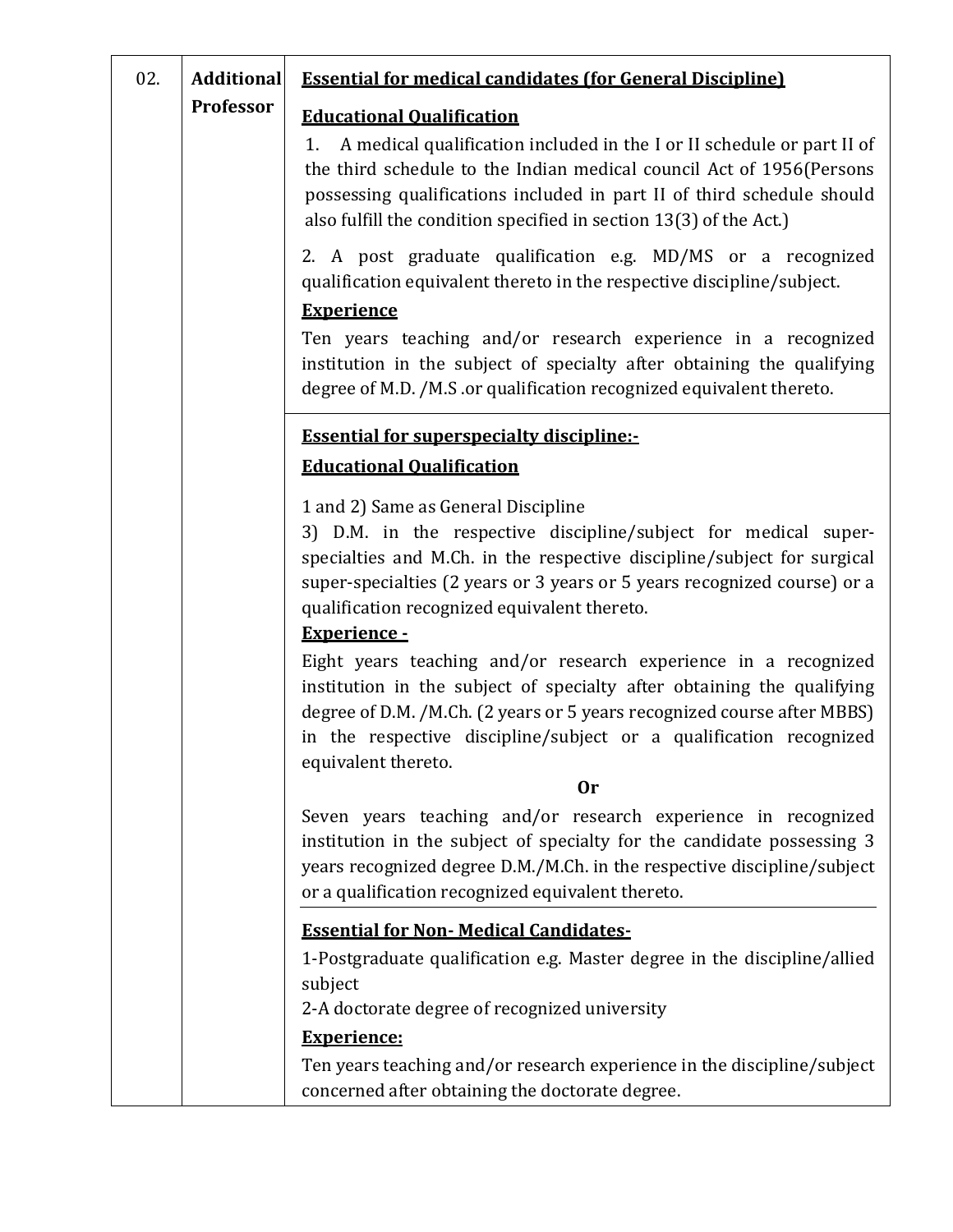| 03. | <b>Associate</b><br>Professor | <b>Essential for medical candidates (for General Discipline)</b><br><b>Educational Qualification</b><br>A medical qualification included in the I or II schedule or part II of<br>1.<br>the third schedule to the Indian medical council Act of 1956(Persons<br>possessing qualifications included in part II of third schedule should<br>also fulfill the condition specified in section 13(3) of the Act.) |
|-----|-------------------------------|--------------------------------------------------------------------------------------------------------------------------------------------------------------------------------------------------------------------------------------------------------------------------------------------------------------------------------------------------------------------------------------------------------------|
|     |                               | A post graduate qualification e.g. MD/MS or a recognized<br>2.<br>qualification equivalent thereto in the respective discipline/subject.<br><b>Experience</b><br>Six years teaching and/or research experience in a recognized<br>institution in the subject of specialty after obtaining the qualifying<br>degree of M.D./M.S .or qualification recognized equivalent thereto.                              |
|     |                               | <b>Essential for super-specialty disciplines:-</b>                                                                                                                                                                                                                                                                                                                                                           |
|     |                               | <b>Educational Qualification</b>                                                                                                                                                                                                                                                                                                                                                                             |
|     |                               | 1) and 2) Same as General Discipline.                                                                                                                                                                                                                                                                                                                                                                        |
|     |                               | 3) D.M. in the respective discipline/subject for medical super-<br>specialties and M.Ch. in the respective discipline/subject for surgical<br>super-specialties (2 years or 3 years or 5 years recognized course) Or a<br>qualification recognized equivalent thereto.                                                                                                                                       |
|     |                               | <b>Experience</b>                                                                                                                                                                                                                                                                                                                                                                                            |
|     |                               | Four years teaching and/or research experience in a recognized<br>institution in the subject of specialty after obtaining the qualifying<br>degree of D.M./M.Ch. (2 years or 5 years recognized course after MBBS)<br>in the respective discipline/subject or a qualification recognized<br>equivalent thereto.                                                                                              |
|     |                               | Or                                                                                                                                                                                                                                                                                                                                                                                                           |
|     |                               | Three years teaching and/or research experience in a recognized<br>institution in the subject of specialty for the candidate possessing 3<br>years recognized                                                                                                                                                                                                                                                |
|     |                               | <b>Essential for Non- Medical Candidates-</b>                                                                                                                                                                                                                                                                                                                                                                |
|     |                               | 1-Postgraduate qualification e.g. Master degree in the discipline/allied<br>subject                                                                                                                                                                                                                                                                                                                          |
|     |                               | 2-A doctorate degree of recognized university                                                                                                                                                                                                                                                                                                                                                                |
|     |                               | <b>Experience:</b><br>Six years teaching and/or research experience in the discipline/subject<br>concerned after obtaining the doctorate degree.                                                                                                                                                                                                                                                             |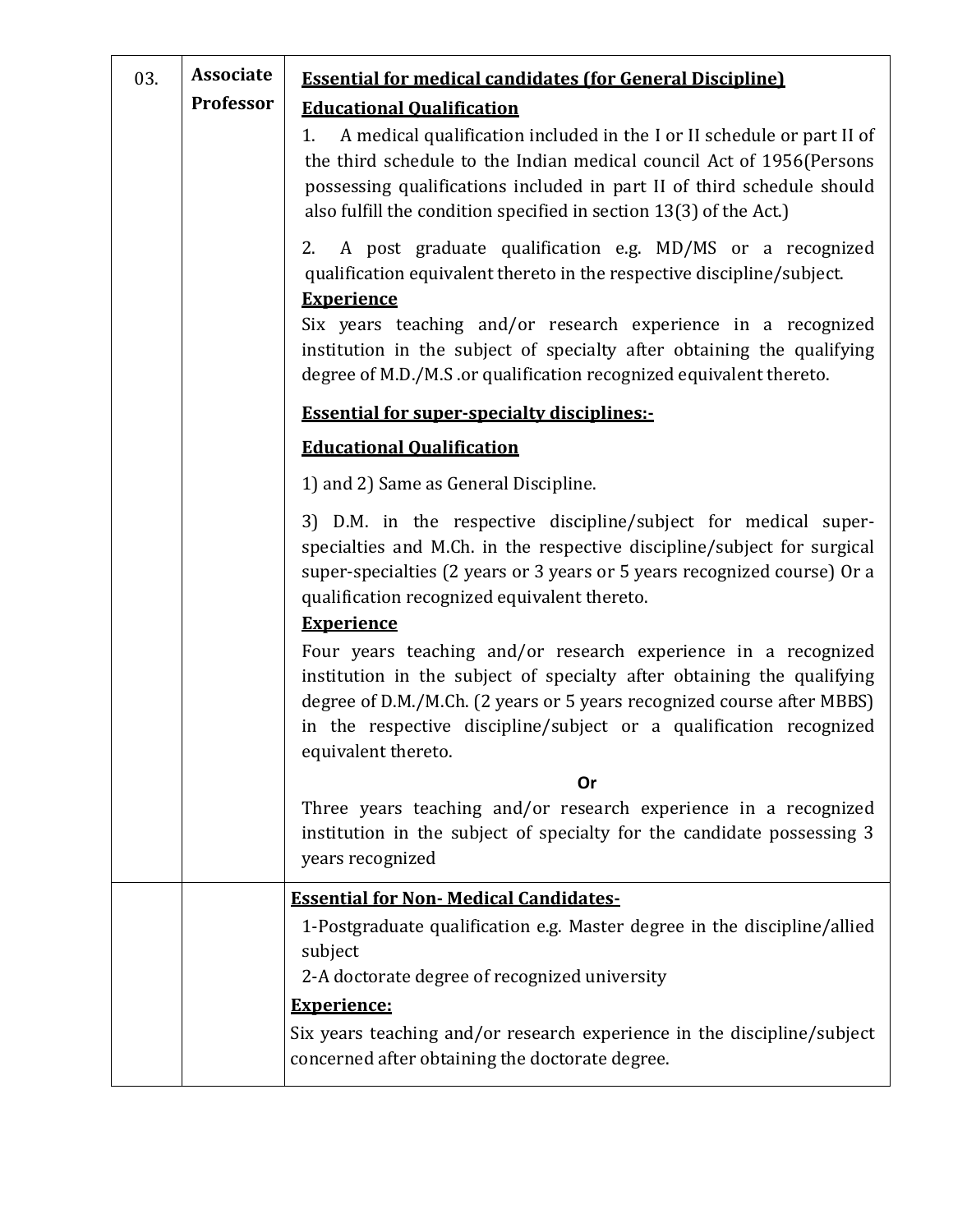| 04. | <b>Assistant</b> | <b>Essential for medical candidates (for General Discipline)</b>                                                                                                                                                                                                                                                         |
|-----|------------------|--------------------------------------------------------------------------------------------------------------------------------------------------------------------------------------------------------------------------------------------------------------------------------------------------------------------------|
|     | Professor        | <b>Educational Qualification</b>                                                                                                                                                                                                                                                                                         |
|     |                  | A medical qualification included in the I or II schedule or part II of<br>1.<br>the third schedule to the Indian medical council Act of 1956(Persons<br>possessing qualifications included in part II of third schedule should<br>also fulfill the condition specified in section 13(3) of the Act.)                     |
|     |                  | A post graduate qualification e.g. MD/MS or a recognized<br>2.<br>qualification equivalent thereto in the respective discipline/subject.<br><b>Experience</b>                                                                                                                                                            |
|     |                  | Three years teaching and/or research experience in a recognized<br>institution in the subject of specialty after obtaining the qualifying<br>degree of M.D. /M.S .or qualification recognized equivalent thereto.                                                                                                        |
|     |                  | <b>Essential for super-specialty disciplines:-</b>                                                                                                                                                                                                                                                                       |
|     |                  | <b>Educational Qualification</b>                                                                                                                                                                                                                                                                                         |
|     |                  | 1) and 2) Same as General Discipline.                                                                                                                                                                                                                                                                                    |
|     |                  | 3) D.M. in the respective discipline/subject for medical super-<br>specialties and M.Ch. in the respective discipline/subject for surgical<br>super-specialties (2 years or 3 years or 5 years recognized course) Or a<br>qualification recognized equivalent thereto.                                                   |
|     |                  | <b>Experience:</b>                                                                                                                                                                                                                                                                                                       |
|     |                  | One years teaching and/or research experience in a recognized<br>institution in the subject of specialty after obtaining the qualifying<br>degree of D.M. /M.Ch. (2 years or 5 years recognized course after MBBS)<br>or qualification recognized degree in D.M./M.Ch or qualification<br>recognized equivalent thereto, |
|     |                  | No experience is necessary for the candidates possessing the 3 years<br>recognized degree of D.M/ M.Ch or qualification recognized equivalent<br>thereto.                                                                                                                                                                |
|     |                  | <b>Essential for Non- Medical Candidates-</b>                                                                                                                                                                                                                                                                            |
|     |                  | 1-Postgraduate qualification e.g. Master degree in the discipline/allied<br>subject                                                                                                                                                                                                                                      |
|     |                  | 2-A doctorate degree of recognized university                                                                                                                                                                                                                                                                            |
|     |                  | <b>Experience:</b>                                                                                                                                                                                                                                                                                                       |
|     |                  | Three<br>teaching<br>and/or<br>research<br>the<br>experience<br>years<br>in<br>discipline/subject concerned after obtaining the doctorate degree.                                                                                                                                                                        |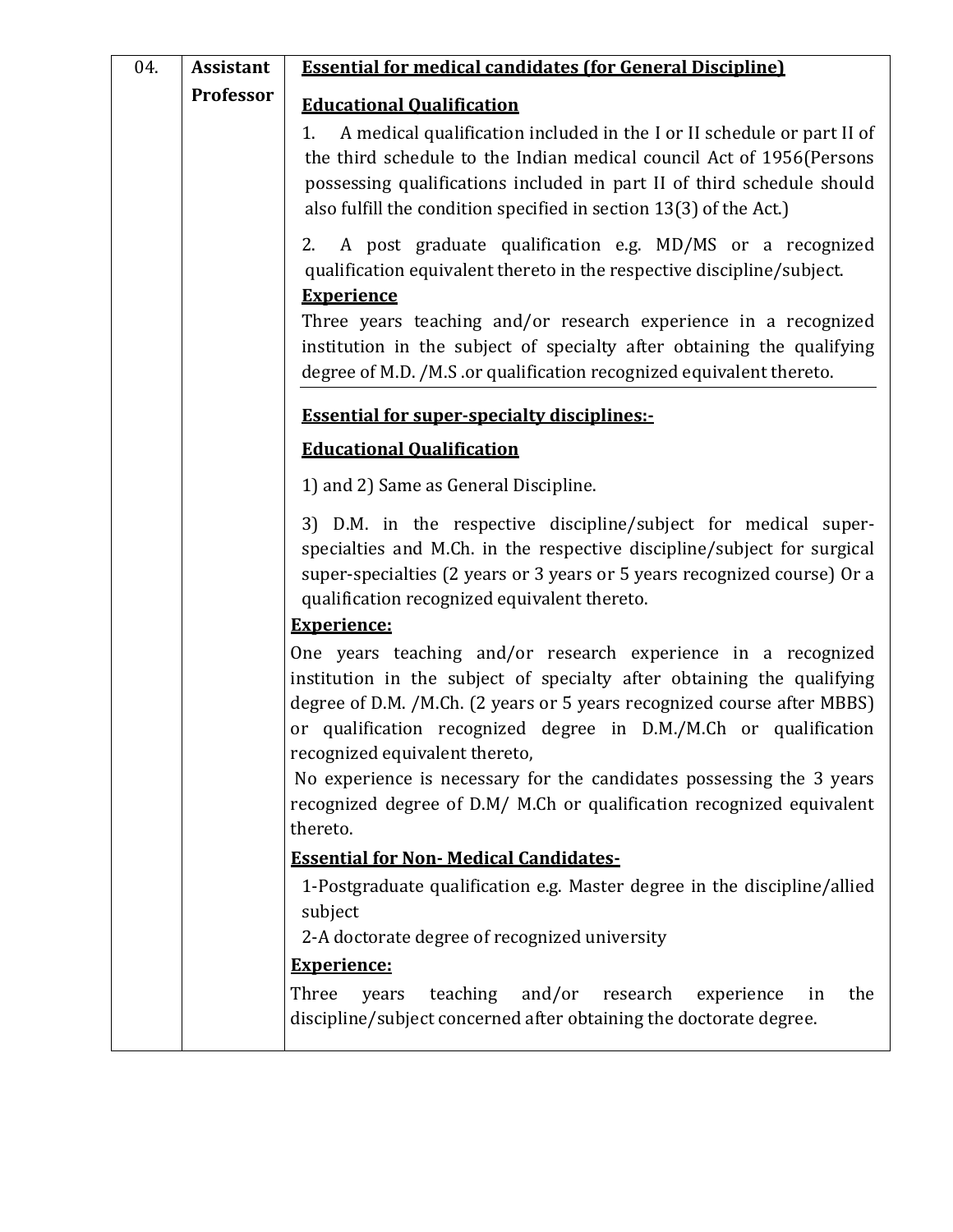# **College of Nursing**

| S. No | <b>Name of the Posts</b> | <b>Qualification/Experience</b>                      |
|-------|--------------------------|------------------------------------------------------|
| 01    | Lecturer in Nursing      | 1. Master Degree in Nursing from a recognized        |
|       |                          | institution/university.                              |
|       |                          | 2. Registered Nurse Midwife                          |
|       |                          | 3. Five years experience with a minimum of two years |
|       |                          | teaching experience in Nursing.                      |

**Pay:**

| 1                       | <b>Professor</b>                      | PayBand-4: Rs.37400-67000 with Academic Grade Pay<br>of Rs.10500 (Plus NPA for medically qualified<br>candidates only) with the minimum pay of Rs.51600/-<br>and AGP of Rs.10500/-                                                            |
|-------------------------|---------------------------------------|-----------------------------------------------------------------------------------------------------------------------------------------------------------------------------------------------------------------------------------------------|
|                         |                                       | Up-to 40% of posts of Professors will get Higher<br>Administrative (HAG) scale subject to clearance of the<br>prescribed process.                                                                                                             |
| $\overline{2}$          | <b>Additional</b><br><b>Professor</b> | PayBand-4: Rs. 37400-67000 with Academic Grade Pay<br>of Rs.9500 (Plus NPA for medically qualified candidates<br>only) with minimum Pay of Rs.46000/-and AGP of<br>Rs.9500/-                                                                  |
| 3                       | <b>Associate Professor</b>            | PayBand-4: Rs. 37400-67000 with Academic Grade Pay<br>of Rs.9000 (Plus NPA for medically qualified candidates<br>only) with minimum Pay of Rs.42800/-and AGP of<br>Rs.9000/-                                                                  |
| $\overline{\mathbf{4}}$ | <b>Assistant Professor</b>            | PayBand-3:Rs.15600-39100 with Grade Pay of Rs. 8000<br>with a minimum of Rs.30,000/-+NPA.(NPA for medically<br>qualified candidates only) with provision to move to PB-<br>4 after three years (Rs.37400-6700) with Grade Pay of<br>Rs.8700/- |
| 5                       | <b>Lecturer in Nursing</b>            | Pay Band-3: Rs.15600-39100/- with Grad Pay of<br>Rs.6600/-                                                                                                                                                                                    |

## **TERMS & CONDITIONS:**

1. **Application Process:** Application shall be submitted online at [http://www.aiimsjodhpur.edu.in.](http://www.aiimsjodhpur.edu.in/) The link for submission of online applications in respect of above said faculty posts along-with other relevant information will be activated on **the date of advertisement on Employment News/ Rojgar Samachar.** The last date of online submission of applications will be **one month from the date of publication of advertisement in Employment News/ Rojgar Samachar.**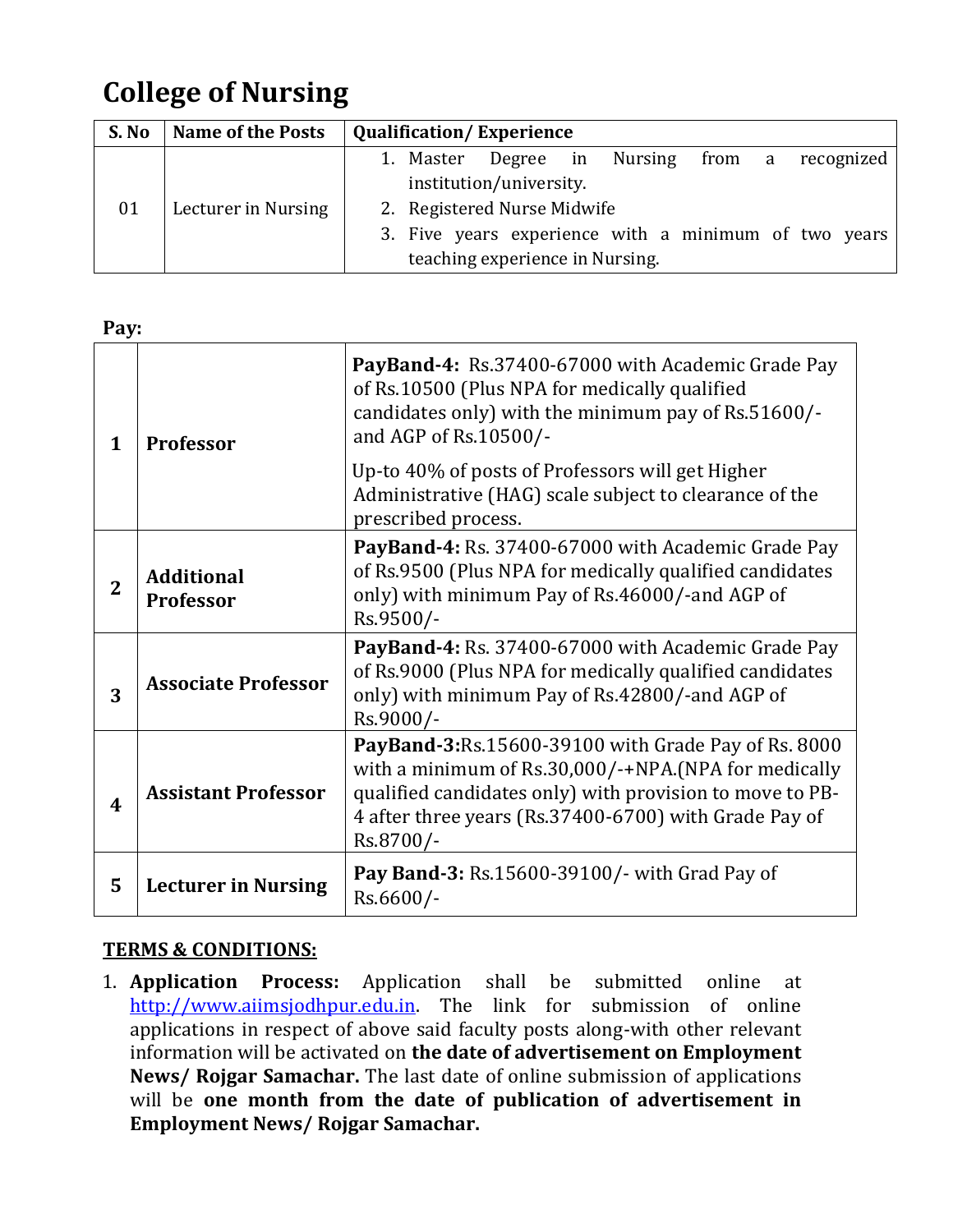- 2. The Cutoff date for age, Qualification and experience for these positions is:
	- a) Those candidates, who are applying for the first time will be one month from the date of publication of advertisement in Employment News/ Rojgar Samachar.
	- b) Those candidates, who have applied earlier against notification Admn/Faculty/1/2014-AIIMS.JDH dated 9th December 2013 and 17th May 2014 and wish to modify their qualifications and /or experience, will be **One month from the date of publication of advertisement in Employment News/ Rojgar Samachar**.
	- c) Those candidates, who have applied earlier against notification Admn/Faculty/1/2014-AIIMS.JDH dated 9th December 2013 and 17th May 2014 and do not wish to modify their qualifications and/or experience, will remain to be 31.01.2014 and 30.06.2014 respectively

**Note: -** The period of experience wherever prescribed shall be counted after obtaining the prescribed qualification.

- 3. **Annexure**: Printed copy of the on-line application form and the attested photocopies of the following along-with the originals must be brought at the time of interview.
	- **i).** 'No Objection Certificate NOC for those who are working in Central/ State Government/ Semi Government/ Autonomous Institutions from their respective organization.
	- **ii).** Degrees, Certificates, Mark sheets, Age proof, Caste certificates and Experience certificates etc.
- 4. **Applicants from other Institutes:** NOC is desired from those candidates who are working in Central/State Government/Semi Government, Autonomous body etc from their respective organization along with their application.
- 5. **Upper Age Limit:** 50 (Fifty years). However, This is relaxable for SC/ST candidate up to a maximum period of five (5) years, for OBC candidates up to a maximum period of three (3) years. In case of Physical Handicapped (OPH) candidates, age relaxation upto a maximum period of ten(10) years for General Category, eight (13) years for OBC category and fifteen (15) years for SC/ST category candidates.
- 6. **Application Fees**: Application fee for General/OBC candidate is Rs.1000/-, fees for SC/ST candidates is Rs.500/-, fee for physically handicapped candidates is NIL. Fees shall be paid through NEFT/online transfer only. **Bank Account details:** AIIMS Jodhpur Recruitment, Bank of Baroda, Saving bank Account No 18720100014715, IFSC Code BARB0INDJOD. **The application fee once remitted shall not be refunded.**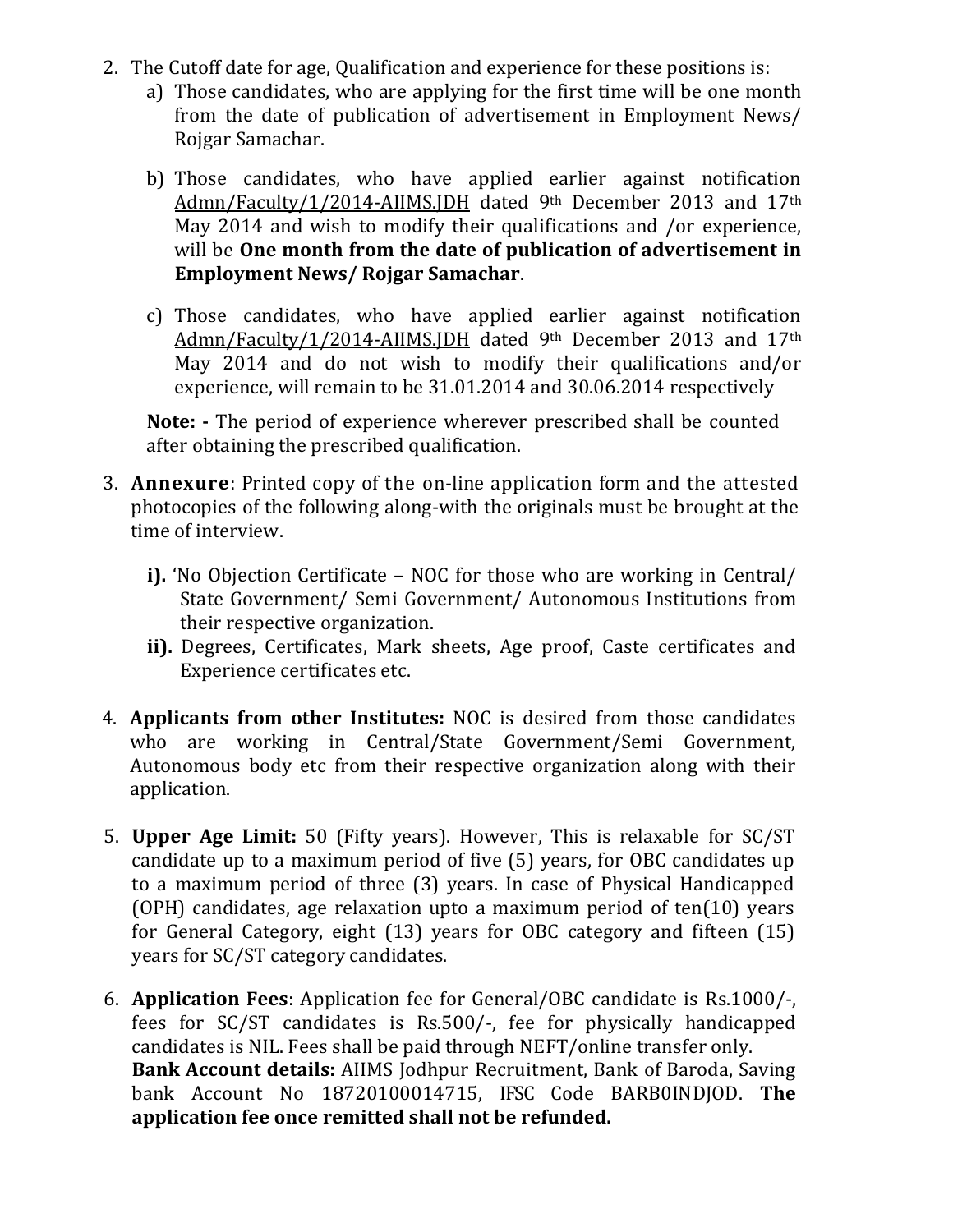- 7. **Short Listing:** The prescribed qualification is minimum and mere possessing the same does not entitle any candidate for selection. Based on bio-data, the Selection Committee may short-list candidates for interview Candidates called for interview will have to produce all relevant original documents in proof of details furnished in their application at the time of interview.
- 8. **Site of Interview:** Interviews will be held at AIIMS Jodhpur or any other place in India as per discretion of AIIMS, Jodhpur. No TA/DA will be paid for appearing in the interview.

### **OTHER INFORMATION FOR THE CANDIDATES**

- (i) The All India Institute of Medical Science is an autonomous body established under Act of parliament.
- (ii) Service under the Institute is governed by that Act and the Rules & Regulations framed there under.
- (iii) All the posts carry usual allowances as admissible to Central Government Employees of similar status at Jodhpur, Rajasthan.
- (iv) **Probation period:** The period of probation is two years.
- (v) **Promotions:** The faculty member gaining requisite experience for the higher post can be granted promotion subject to the Rules and Regulations applicable from time to time in the Central Government Institutions/AIIMS.
- (vi) The applicants, who do not have requisite qualifications up to the last date for submission of applications, will not be considered.
- (vii) The discipline/subject for which the application is being submitted needs to be indicated clearly.
- (viii) Separate application should be submitted for separate post along-with the prescribed fee for each post. A consolidated application for more than one post will not be considered.
- (ix) Incomplete application(s) will not be considered.
- (x) The applicants already in Government service shall have to produce Relieving Certificate from their present employer before joining the Institute.
- (xi) The employees of the Institute will be governed by the New Pension Scheme as per the provision contained in the Ministry of Finance, Department of Economic Affairs (ECB & PR Division). Notification No. 5/7/2003-ECB&PR dated 22.12.2003.